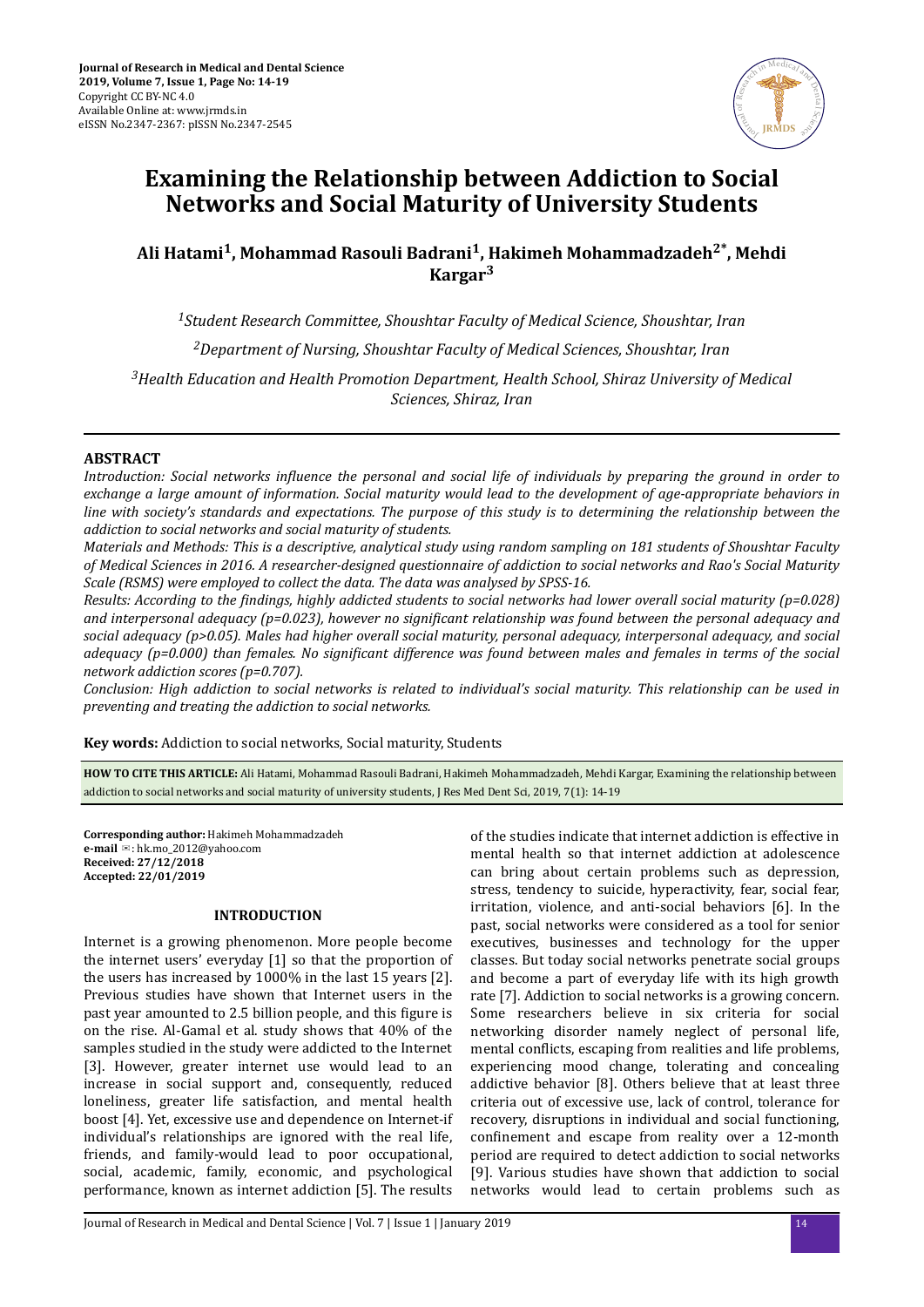depression, social isolation, identity disorder, decreased emotion and lack of confidence [10]. Some researchers believe that those who suffer from stress, loneliness, and depression or are incapable of communicating with their true lives use internet as a mechanism to overcome these shortcomings [11]. Maturity is the sign of individual's end of growth [12]. Social maturity is considered the last maturity step. Social maturity is the accurate understanding of social environment, which directs individual's social emotions, thoughts, and behaviors towards others' respect and attention. It enables individuals to have acceptable age-appropriate performance and balanced social behaviors [13-16]. Social maturity consists of various dimensions, such as active collaboration, social responsibility, capability to create a friendly environment, better selection choice, promoted quality of peer relationships, self-regulation, goal setting, social commitment, social tolerance, flexibility to change, familiarity with work, ability to withstand stress, effective communication, interpersonal trust, problem-solving styles, self-awareness, empathy, decision making, adherence to social laws, accommodation of role expectations, creation of a better balance in life, and wise judgment in important life affairs [17-19]. Psychologists believe that age-appropriate behavior is a sign of individual's social maturity [12]. Failure to social maturity would cause trouble for the individuals and friends, leading to incapability to overcome depression signs [18]. Various factors are effective in social maturity formation. For example, the study by Anand et al. showed that peer group, health and physical physiology, school and neighbours, family, character, mass media and entertainment are effective in teenager's social growth and maturity [20]. Various studies have focused on the relationship of internet and social networks with social performance. The results of some of these studies showed that the extent of using internet has a direct, significant relationship with social isolation so that increasing internet use leads to an increase in social isolation and loneliness [21,22]. The study by Onsrodi et al. showed that lower family's perceived social support leads to an increase in increased tendency to internet addiction among adolescents [23]. The study by Mirzayian et al. showed that mental health and its components (physical, anxiety, depression, and social function symptoms) vary depending on the students' level of internet addiction [24]. Therefore, due to the growing internet addiction among the young, the role of social maturity in promoting the mental health and improved quality of life, and few studies in this regard, the purpose of this study is to examine the relationship between the social network addiction and social maturity of university students.

## **MATERIALS AND METHODS**

This is a descriptive, analytical study conducted in Shoushtar Faculty of Medical Sciences in 2016. The statistical population consisted of all students in this faculty. The inclusion criteria were being Persian speaker in order to better understand the questions, age of 17-25, willingness to participate in the study, and no physical impairment in terms of physical fitness. The exclusion criterion was no response to all questions. The sample size was estimated 147 using similar studies [25,26] (Equation 1),

$$
n = \left[\frac{\frac{z}{1 - \frac{\alpha}{2}} + z_1 - \beta}{0.5 \times \ln\left[\frac{1 + r}{1 - r}\right]} \right]^2 + 3, \text{ (where r=0.27, } z_{1 - \frac{\alpha}{2}} = 1.96, \quad z_{1 - \beta} = 1.28\text{)}\tag{1}
$$

*J Res Med Dent Sci, 2019, 7 (1):14-19*<br>
mpairment in terms of physical fitness. The exclusion<br>
rietion was no response to all questions. The sample<br>
rietion was no response to all questions. The sample<br>
lice was estima A sample was 184 was finally selected due to 20% drop. The data were collected using three questionnaires: Students' Demographic Questionnaire (age and sex), RSMS, and researcher-designed questionnaire of Addiction to Social Networks. RSMS was developed by Naline Rao in 1986 with 90 items. The scale consists of three dimensions (Interpersonal Adequacy, Personal Adequacy, and Social Adequacy). It also measures 10 factors (lack of control, domination, trust in others, negligence, shyness, diversity, selfishness and selfinterest, benevolence, carefree, and megalomania). The participants rate their feelings on these items on a fourrating scales (from Strongly Agree to Strongly Disagree). In this scale, 23 items are stated positively and 67 negatively so that weights are directly calculated in boxes with  $+$  [1-4] and inversely in boxes without symbol [1-4]. The allocation of scores is as follows: 90-134, low social maturity; -135-224, relatively low social maturity; 225-314 relatively high social maturity; and 135-224 high social maturity. Hooman et al. analysed the psychometric properties of RSMS through two studies and approved its standard. In these studies, Cronbach's alphas were reported 0.889 and 0.883. In order to examine the convergent validity, the California social adjustment test was used and the total correlation coefficient was 0.411 between two questionnaires. Structure Validity Test also showed that the extracted factors determine 38.388% of variance of the variables. The study by Kashi showed that the internal reliability was 0.859 using Cronbach's alpha [27-29]. The researcher-designed questionnaire of "Addiction to Social Networks" was in fact inspired by the one by Youngh. After studying new books and articles, descriptions were provided in terms of the extent of separating the extent of using internet and social networks. Few modifications were made in Youngh's scale. The questionnaire has 20 items. The participants rate their feelings on each items on a five-rating scale (1=Rarely, 2=Sometimes, 3=Often, 4=Almost always, and 5=Always). The minimum and maximum scores are 20 and 100, respectively. When the totals core is 20-39, addiction is medium. 40-69 and 70-100 are considered high and severe addictions, respectively. In our study, content and face validities were used. The two questionnaires were forwarded to 10 faculty members of Shoushtar Faculty of Medical Sciences in order to judge and examine the content, clarity, and simplicity. After modifications, the questionnaires were forwarded. Internal consistency (Cronbach's alpha) was used to determine the reliability. To this end, the questionnaires were forwarded to 20 participants. Cronbach's alphas were reported 0.92 and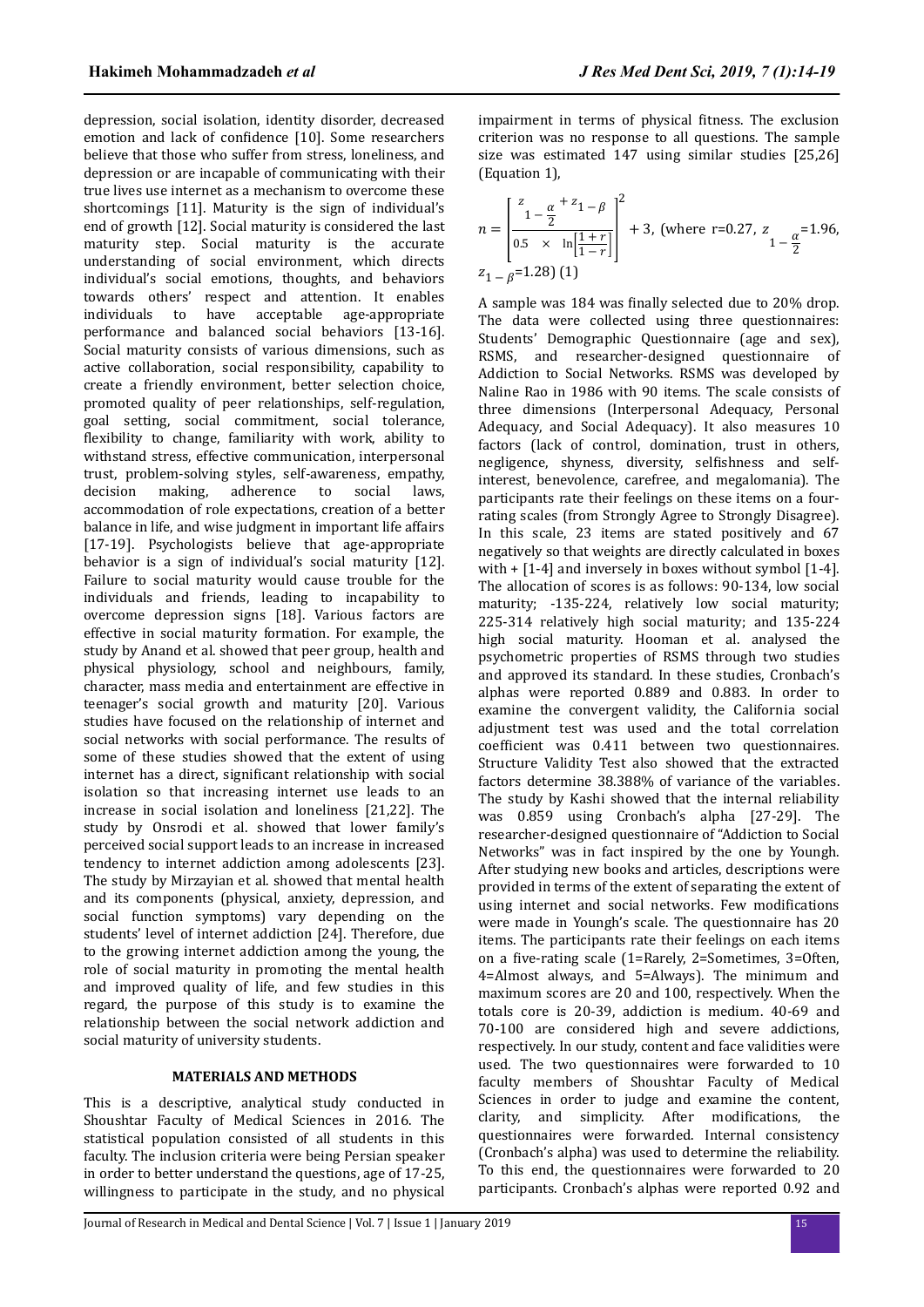0.823 for Addiction to Social Networks and Social Maturity, respectively. After obtaining the official permission from Shoushtar Faculty of Medical Sciences, the researcher explained the goals of the study. After ensuring the confidentiality of information and taking the informed written consent, the questionnaires were forwarded and then collected. In order to examine the statistical indicators and variables, descriptive statistics (mean, standard deviation, etc.) were used. Pearson correlation test was used to examine the relationship among variables and t-test for comparing the means. The data were analyzed in SPSS-16.

#### **RESULTS**

In this study, 181 students with the mean age of 20.1  $\pm$ 84.66 participated out of which 72.4% were female and 27.6 male. 60.8% of students had moderate addiction to social networks and 39.22% reported high addiction. The mean social maturity was  $204.17 \pm 61.59$ . According to the Kolmogorov-Smirnov test, the data had normal distribution (p=0.962, K-S=0.503). Comparing male and female participants in terms of addiction to social networks indicated that no significant difference is found between them (p-value=0.707, t-test=0.376). T-test was used to compare the social maturity and its subscales between two groups of addiction to social networks (medium and high). According to the results, no significant difference was found in two groups in terms of the mean scores of social maturity and its subscales (personal adequacy, interpersonal adequacy, and social adequacy) (p>0.05). Pearson correlation test was used to examine the relationship between the social maturity and addiction to social networks at medium and high levels. According to the results, no significant relationship was found between the medium addiction to social networks and social maturity and its subscales (p>0.05) (Table 1), however a significant, inverse relationship was found between high addiction to social networks and social maturity so that lower social maturity leads to greater addiction to social networks (p=0.028). According to the results, high addiction to social networks had a significant relationship with interpersonal adequacy (p=0.023), however high addiction to social networks had no significant relationship with personal adequacy and social adequacy (p>0.05) (Table 2).

**Table 1: Pearson correlation test between social maturity and addiction to social media networks at medium level**

| Variable                                                | Pearson Correlation Coefficient (p) | Significance Level (P) |
|---------------------------------------------------------|-------------------------------------|------------------------|
| Addiction to social networks and social maturity        | 0.008                               | 0.931                  |
| Addiction to social networks and personal adequacy      | $-0.084$                            | 0.382                  |
| Addiction to social networks and interpersonal adequacy | 0.074                               | 0.444                  |
| Addiction to social networks and social adequacy        | 0.031                               | 0.748                  |

**Table 2: Pearson correlation test between social maturity and addiction to social media networks at high level**

| Variable                                                | Pearson Correlation Coefficient (ρ) | Significance Level (P) |  |  |  |
|---------------------------------------------------------|-------------------------------------|------------------------|--|--|--|
| Addiction to social networks and social maturity        | $-0.261*$                           | 0.028                  |  |  |  |
| Addiction to social networks and personal adequacy      | $-0.119$                            | 0.322                  |  |  |  |
| Addiction to social networks and interpersonal adequacy | $-0.269*$                           | 0.023                  |  |  |  |
| Addiction to social networks and social adequacy        | $-0.16$                             | 0.181                  |  |  |  |
| * significance at 0.05 level                            |                                     |                        |  |  |  |

The results of comparing social maturity and its subscales among the males and females show a significant difference in terms of male and female mean scores of social maturity so that male students displayed greater social maturity than female counterparts ( $p=0.000$ ). A significant difference was found among the males and females in subscales so that female students had lower personal adequacy (p=0.003), interpersonal adequacy (p=0.008), and social adequacy (p=0.000) (Table 3).

#### **Table 3: Comparing social maturity and its subscales among the male and female participants**

| <b>Maturity subscales</b> | <b>Sex</b> | <b>Number</b> | Mean   | <b>Standard Deviation</b> | t-test     | DF  | p-value |
|---------------------------|------------|---------------|--------|---------------------------|------------|-----|---------|
|                           | Female     | 131           | 201.69 | 16.3                      |            |     |         |
| Social Maturity           | Male       | 50            | 212.28 | 18.68                     | $-3.74**$  | 66  |         |
|                           | Female     | 131           | 67.73  | 6.62                      |            |     |         |
| Personal Adequacy         | Male       | 50            | 71.58  | 9.84                      | $-3.028**$ | 179 | 0.003   |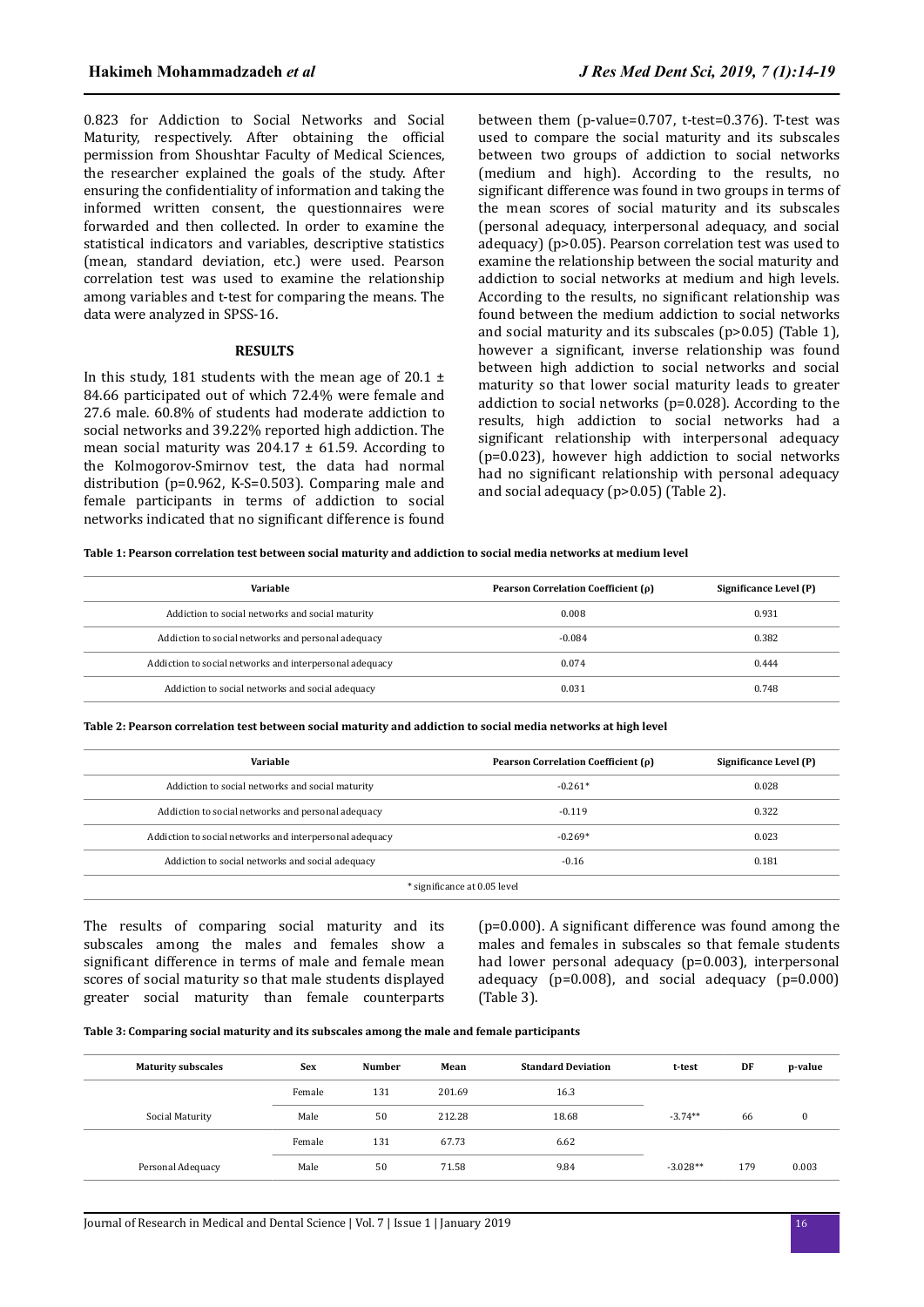| Female                        | 131 | 67.68 | 7.82 |           |     |          |  |
|-------------------------------|-----|-------|------|-----------|-----|----------|--|
| Male                          | 50  | 71.12 | 7.52 | $-2.66**$ | 179 | 0.008    |  |
| Female                        | 131 | 66.51 | 5.13 |           |     |          |  |
| Male                          | 50  | 69.58 | 5.23 | $-3.57**$ | 179 | $\bf{0}$ |  |
| * Significance at 0.05 level  |     |       |      |           |     |          |  |
| ** Significance at 0.01 level |     |       |      |           |     |          |  |
|                               |     |       |      |           |     |          |  |

#### **DISCUSSION**

The purpose of this study is to determine the relationship between the addiction to social networks and social maturity of students of Shoushtar Faculty of Medical Sciences. Examining the correlation between social maturity and addiction to social networks at medium and high levels showed that although no significant relationship is found between the medium addiction and social maturity and its subscales (personal adequacy, interpersonal adequacy, and social adequacy), a significant, inverse relationship is found high addiction to social networks and social maturity so that lower social maturity leads to greater addiction to social networks. According to the findings, high addiction to social networks has a significant relationship with interpersonal adequacy, however no significant relationship is found between high addiction to social networks and personal and social adequacy. Although no study was found in terms of the relationship between the addiction to social networks and social maturity, the results of some studies in terms of the relationship between various social growth aspects and internet addiction are in line with ours. For example, the Study by Musavimoghadam et al. showed a significant, negative relationship between internet addiction and social competence so that adolescents with greater social competence are less likely to be addicted to internet [30]. The study by Whang et al. indicated a strong correlation between internet addiction and inefficient social behaviors [31]. The study by Iskender et al. showed a significant, reverse relationship between internet addiction and social self-efficiency [32]. According to the social skills theory by Griffiths et al. in terms of possible reasons of addiction to social networks, lack of social skills including self-reporting leads to virtual relationship rather than face-to-face interaction, ultimately leading to obligatory or addictive use of social networks [11]. The study also showed that males are at higher levels than women in terms of social maturity and its subscales. Although the findings were consistent with certain studies [19,33]. The results of our study are inconsistent with some similar studies. For example, the study by Athanimath et al. showed no specific difference between male and female adolescents in terms of social maturity [18]. The results of the study by Manju showed that female teachers had greater social maturity compared to their male peers [34]. Some researchers believe that the possible reason in different results is associated with sex, influencing individuals' socialization process along with the genetic features [35]. Other researchers believe that

peers, physical physiology and health, family, personality, entertainment, school, and neighbours are effective in adolescents' social maturity formation [20]. Most studies in terms of internet addiction show that boy's internet addiction is greater than that of girls [36-39] so that some researchers believe that it is associated with greater males' tendency to engage in risky internet behaviors and females' tendency to establish close relationships with strangers [6,40]. According to the results of our study, no significantly statistical difference was found between male and female participants in terms of addiction to social networks. This is consistent with the results of other similar studies [41,42]. The different results are believed to be associated with different sample size and cultural differences [43]. Too many questions of social maturity questionnaire might have decreased the accuracy due to fatigue and timetaking process. Therefore, since it is difficult judge whether social maturity or addiction to social networks is the main cause, a longitude study is required to determine the relationship these two factors.

#### **LIMITATIONS OF THE STUDY**

Limitations of this study include the lack of cooperation of some students, the incomplete completion of questionnaires by students.

#### **CONCLUSION**

Some theorists including the founders of social skills theory believe that lack of social growth is an important reason for the excessive dependency on internet and social networks. The results, showing a significant, inverse relationship between high addiction to social networks and social maturity, to a great extent, approves this theory. Further longitude study is required to determine the cause-effect relationship between the addiction to social networks and social maturity. On the other hand, the results revealed greater social maturity of young males compared to their female counterparts. Since girls play and key and valuable role in the formation of future societies and generation and the effects of social maturity on wise judgement in balanced life affairs, further studies are required to examine the reasons of low social maturity among females and propose practical solutions for promoting the social maturity. Therefore, the findings can prepare the ground for the next studies and designing intervention in order to prevent the addiction to social networks and promote social maturity of the young.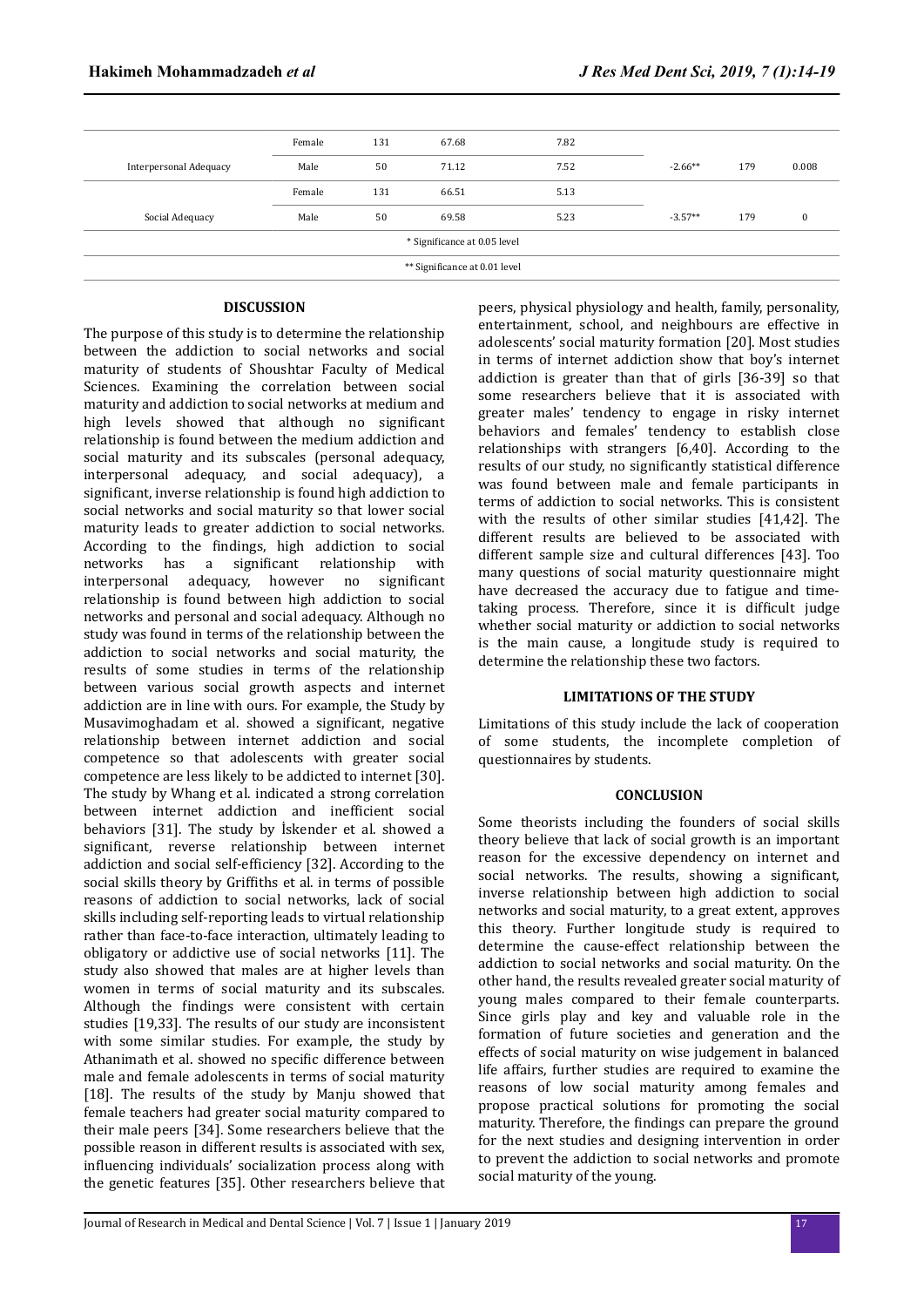#### **ETHICAL CONSIDERATIONS**

This study received approval from the ethics committee of Shoushtar Faculty of Medical Sciences. All participants gave their oral consents for interview. The questionnaires were anonymous and all the information was kept confidential in this study.

# **ACKNOWLEDGMENTS**

A debt of gratitude is owed to the Vice-Chancellors and Educational Managers of Shoushtar Faculty of Medical Sciences and the participants.

# **AUTHORS' CONTRIBUTIONS**

Study design: Hakimeh Mohammadzadeh, Ali Hatami; Data collection and analysis: Mohammad Rasouli Badrani, Hakimeh Mohammadzadeh, Mehdi Kargar; Manuscript preparation: Ali Hatami, Hakimeh Mohammadzadeh, Mehdi Kargar.

All authors read and approved the final version of the manuscript.

# **CONFLICT OF INTEREST**

All authors declare that there is no conflict of interest.

### **REFERENCES**

- 1. Kiany T, Khoshknab FM, Dalvandi AS, et al. Internet addiction and its related factors among nursing students in Tehran university of medical sciences in 2013. J Nurs Educ 2014; 2:50-62.
- 2. Kuss DJ, Lopez-Fernandez O. Internet addiction and problematic internet use: A systematic review of clinical research. World J Psychiatry 2016; 6:143.
- 3. Al-Gamal E, Alzayyat A, Ahmad MM. Prevalence of internet addiction and its association with psychological distress and coping strategies among university students in Jordan. Perspect Psychiatr Care 2016; 52:49-61.
- 4. Heo J, Chun S, Lee S, et al. Internet use and wellbeing in older adults. Cyberpsychol Behav Soc Netw 2015; 18:268-72.
- 5. Zanjani KN, Agah HM. The prevalence of internet addiction among the students of Payam Noor University, Semnan province. IJVLMS 2014; 5:1-7.
- 6. Waldo AD. Correlates of internet addiction among adolescents. Psychology 2014; 5:1999.
- 7. Dortaj F, Rajabiyan M, Fatolahi F, et al. The relationship between the rate of using virtual social networks with loneliness and marital infidelity in students. Educ Psychol 2018; 14: 119-40.
- 8. Guedes E, Sancassiani F, Carta MG, et al. Internet addiction and excessive social networks use: What about facebook? Clin Pract Epidemiol Ment Health 2016; 12:43.
- 9. Naami A, Noori-Samarin S. Prediction of social networks addiction on the basis of female students' loneliness and self-esteem. J Woman Culture Arts 2016; 8:193-204.
- 10. Dastjerdi BN, Sayadi S. Relationship between using social networks and internet addiction and depression among students. J Res Behav Sci 2013; 10:332-41.
- 11. Griffiths MD, Kuss DJ, Demetrovics Z. Social networking addiction: An overview of preliminary findings. In Behavioral addictions 2014; 119-41.
- 12. Kumar D, Ritu M. Social maturity of senior secondary school students in relation to their personality. AJMS 2013; 2.
- 13. Agrawal P, Srivastava A. A study on emotional maturity and self esteem among working and non-working women: A comparative study. |Int J Multidisciplinary Current Res 2016; 4:343-47.
- 14. Choudhary P, Madhuri. Social maturity of adolescents in relation to their gender and locality: A comparitive analysis. Sch Res J Humanit Sci Engl Lang 2014; 1:928-33.
- 15. Arora S, Bala A. Perceived parental encouragement as related to social maturity of adolescents in Jammu, India. IJHSS 2016; 4:30-2.
- 16. Kumar S. Emotional maturity of adolescent students in relation to their family relationship. Int Res J Social Sci 2014; 3:6-8.
- 17. Goftar NM, Noghabaee M. The role of assertiveness training on increase of selfexpression and social maturity of students in first year high school girl. J Cultural Educ Women Family 2013; 8:161-76.
- 18. Athanimath JS, Yenagi G. Social maturity and depression levels among II PUC science students. Karnataka J Agricult Sci 2012; 24:512-10.
- 19. Pan A. Adjustment ability and social maturity among secondary school students in West Bengal. IJRTE 2014; 3:13-20.
- 20. Anand AK, Kunwar N, Kumar A. Impact of different factors on social maturity of adolescents of coed-school. IRJSSH 2014; 3:35-7.
- 21. Hjenaabadi H. On the relationship between loneliness and social support and cell phone addiction among students. J Sch Psychol 2017; 5:7-30.
- 22. Mansourian M, Solhi M, Adab Z, et al. Relationship between dependence to mobile phone with loneliness and social support in University students. RJMS 2014; 21:1-8
- 23. Onsrodi E, Hoseiniyan S, Salehi F, et al. The relationship between internet addiction and juvenile in conflict with parents. Multidimensional social protection and happiness. J Family Res 2014; 10:77-94.